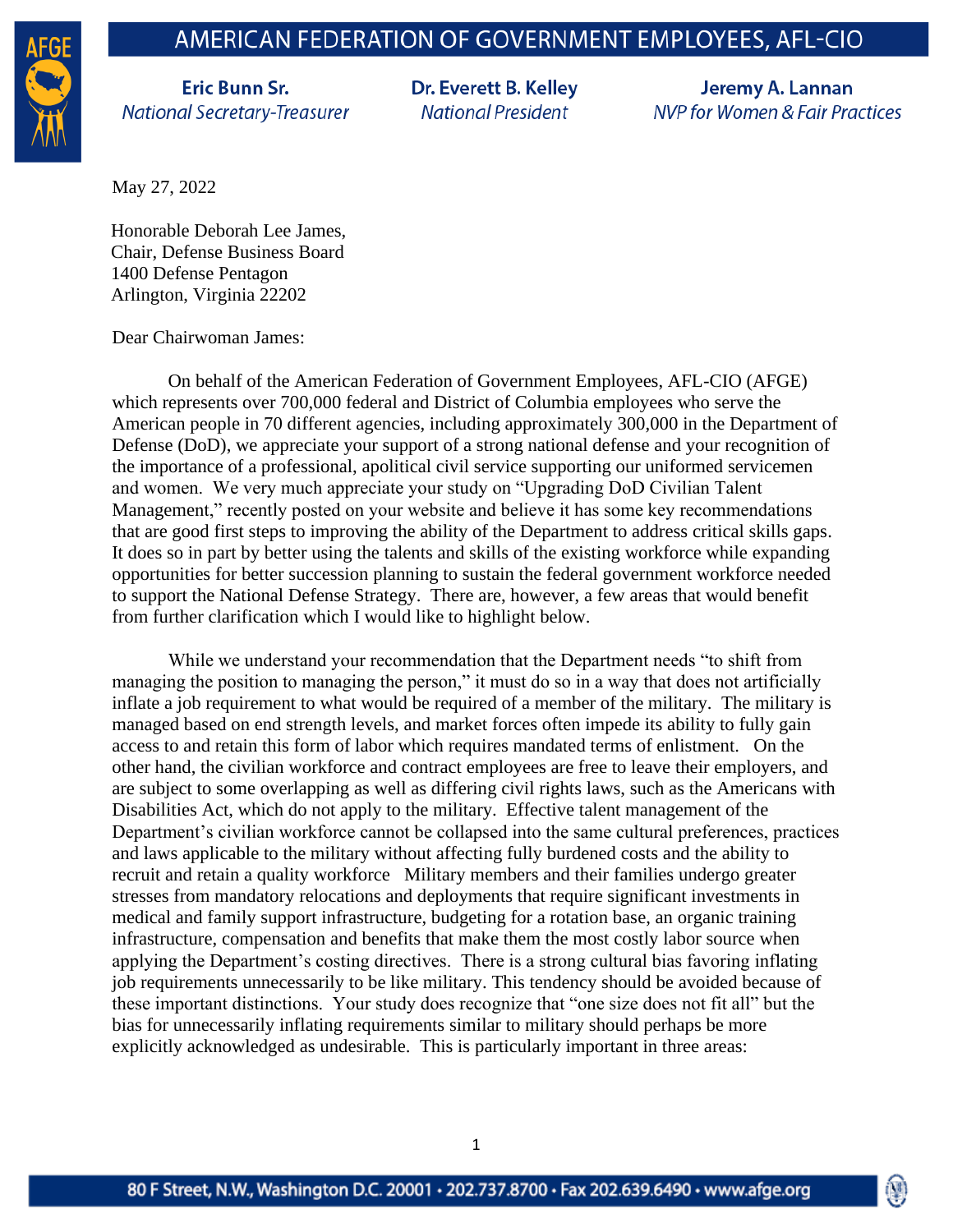- The expanded use of telework arrangements has been found to have significant benefits to improved mission performance in many jobs, improved work-life balance in many areas reducing stresses on families, reduced traffic congestion and greenhouse gas emissions, and many other positive side effects. Its expanded use where appropriate is a great recruitment and retention tool.
- The Americans with Disability Act requirements apply to the civilian workforce and if a requirement can be met by a disabled civilian employee, talent management should not be used to inflate a job requirement in a way that would undermine not only the letter of the law but its spirit.
- Similarly, your finding that "civilians aren't seen as mobile (relocation)" should not suggest that upskilling means that effective employees should be viewed as not "up to par" because they are not willing or able to relocate. "Mobility" is not a performance metric or indicia of the skills a person possesses, and the degree a person is mobile can very much change depending on their changing circumstances over the course of their career. Mobility needs to be voluntary. There should be no stigma if a person changes their mobility desires. Some clarity on this issue would be helpful.

Your study is spot on in its recognition that one of the biggest impediments to identifying talent is the failure to recruit around "competencies," when far too many jobs are tailored to specific individuals. Your insight that "learning agility" is a competency that needs to be identified to broaden the talent pool and opportunities for civilian employees beyond the pigeonhole of a particular job gets at the root of the problem. Unfortunately, exclusive reliance on expanded use of subject matter expert panels is probably insufficient to efficiently expand the talent pool in this broad manner without also augmenting these panels with more objective assessment tools that are identified in the bipartisan H.R. 6976 and S. 3423 "Chance to Compete Act of 2021." Strengthening the competitive service, which these bills are intended to do, is a far better model to follow than continuing down the rabbit hole of more excepted service hiring and direct hire authorities that the Department has unsuccessfully relied upon over the course of several years.<sup>1</sup> We agree with your finding that "Title 5 may be unduly maligned with respect to talent management. Despite several generalizations made as part of our interviews, we did not identify a specific portion of Title 5 that inhibits DoD from achieving any of its hiring or talent management goals. In fact, strict adherence to these laws may help, not hurt, the ability of DoD to fulfill its future needs." To recruit, retain and develop a person with "learning agility" and not strangle creativity and talent as it is learning, the cultural framework of defining job

<sup>&</sup>lt;sup>1</sup> For example, the Cyber excepted service excludes oversight from the Office of Personnel Management, is exempt from the Classification Act, only allows veterans to appeal to the Merit Systems Protection Board, and has a 3 year probationary period (see 10 U.S.C. 1599f); Various direct hire authorities as exceptions to competitive hiring are authorized for the Secretary of Defense in section 9905 of title 10, including depot maintenance and repair, acquisition workforce, cyber, science, technology and engineering or math positions, medical or health positions, child care positions, financial management, accounting, auditing, actuarial, cost estimation, operations research and business administration.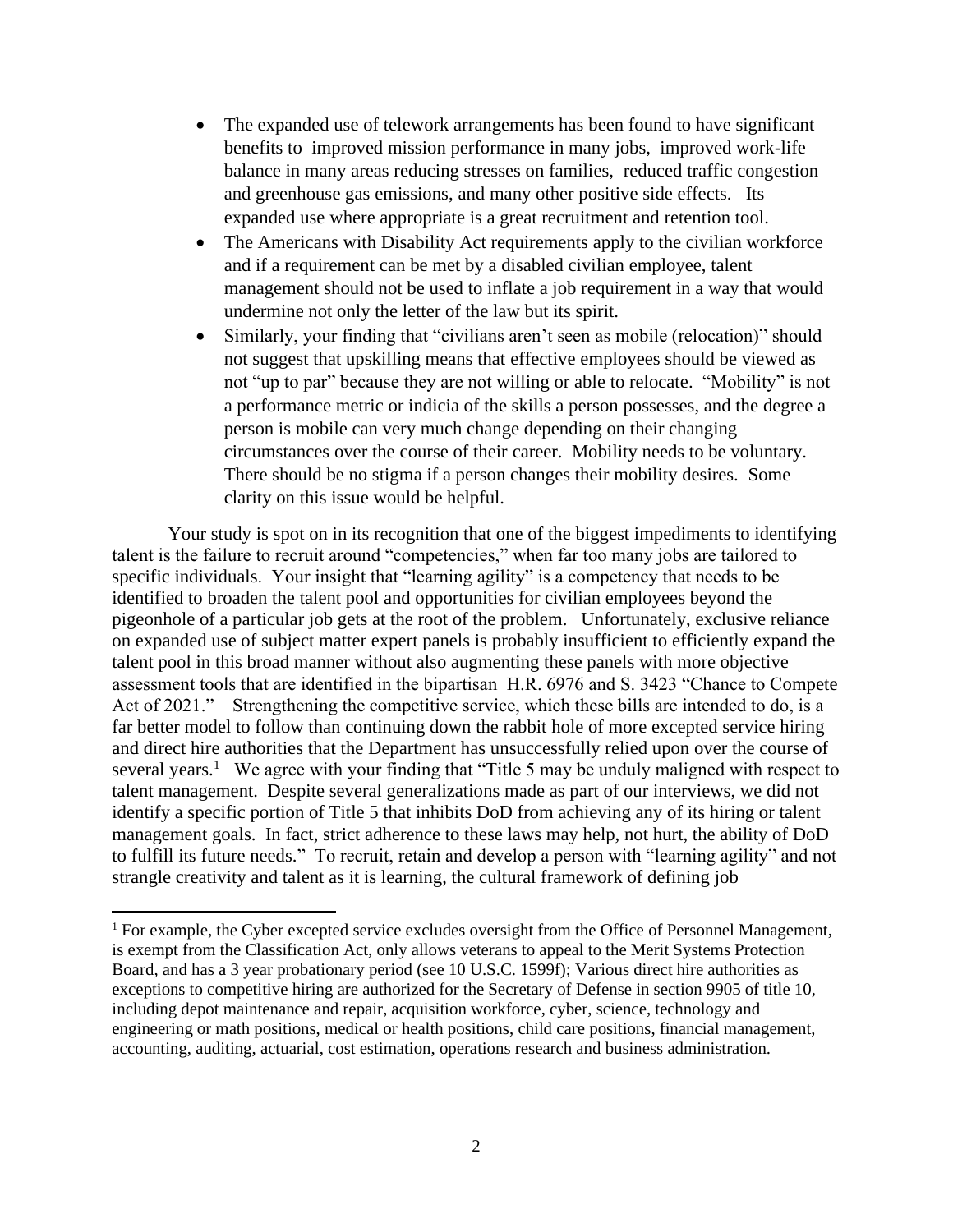requirements solely from the standpoint of managerial flexibility and discretion, using performance metrics as means to control rather than empower workers, does not work very well in labor markets where aspiring job applicants and the existing workforce have non-federal options.<sup>2</sup> And just like "good will" has an economic value for businesses when dealing with customers, so too can it be quantified with respect to how employees are treated, The competitive service is a far more attractive inducement for a person to work within the federal government, with its benefits and protections, than the various workarounds from direct hire to excepted service styles of management, or the creation of artificial barriers to upward advancement through credentialing and certifications rather than allowing experience and "learning agility" to be substituted for credentials.

With regard to expanded use of public-private talent exchanges we appreciate your recognition that the Department must [e]nsure participants from organizations external to the Government follow statutory requirements for financial disclosure to ensure ethics and transparency. However, we believe compliance with these requirements would be greatly facilitated by additionally adhering to public disclosure requirements.

We endorse your recommendation to create a new Under Secretary of Defense for Talent Management, elevating the importance of talent management, which has been fragmented and broken when performed under the Under Secretary of Defense, Personnel and Readiness. We agree with your finding that under the USD (P&R), the Chef Human Capital Officer function has been delegated down to the Civilian Personnel Policy level, producing human capital plans not linked to the Department's changing strategic priorities. The manpower or total force

<sup>&</sup>lt;sup>2</sup> Every demonstration project generated since the "pilot" demonstration projects that laid the seeds for the discredited National Security Personnel System have been discriminatory, administratively burdensome, and counter-productive to their stated goals. Per-capita costs increase disproportionately favoring certain groups over others. A RAND review of the Acquisition Demonstration (Acq Demo) program found that "[f]emale and nonwhite employees in Acq Demo experienced fewer promotions, and less rapid salary growth than their counterparts in the GS system." The virtues of the current system are rarely acknowledged. A Government Accountability Office (GAO) confirmed that the federal pay system does a far better job of avoiding pay discrimination by gender than private sector pay systems that allow broad discretion in pay-setting and pay adjustments. The GAO study

<sup>(</sup>https://www.gao.gov/assets/720/711014.pdf) found that the gender pay gap in the federal government was \$.07 on the dollar as of 2017; similar studies of private sector gender pay gaps that adjusted for occupation and education show the gap at 61% higher than the federal government's gap: \$.18 on the dollar as of 2018 vs. \$.07. To take this out of the realm of pennies on the dollar: on average, for every \$35,000 earned by males, women in the private sector are paid \$28,700 and in the federal sector are paid \$32,550. Of course, these are broad averages and should not exist at all. But the differential in pay equity between the federal pay system and private sector discretionary pay systems is stark. This relative advantage in the area of pay equity is not the only systemic virtue of the current pay system. Its structure is designed to create a good balance among several factors: market sensitivity, career mobility, internal equity, flexibility and recognition of excellence. All of these are attributes of a functional pay system if the system receives adequate funding. However, budget politics, "bureaucrat bashing," and lack of understanding of the statistical processes used to measure the federal-non-federal market pay gap combine to deprive a very fair system of the funds it needs to operate at an optimal level. There is no problem with the GS system that adequate funding does not solve.